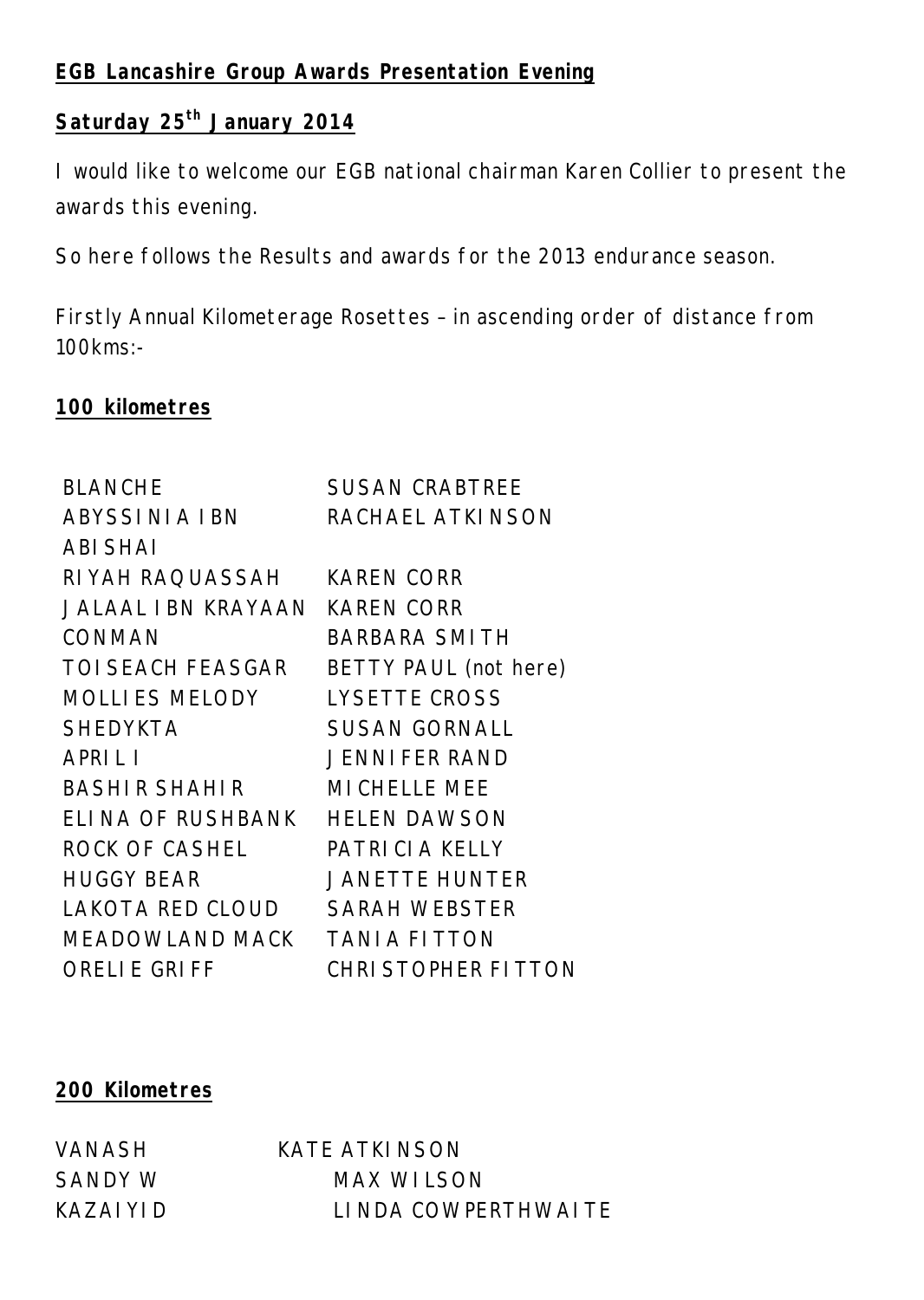| ANDESSAS RUBY RHYTHM                 | <b>HANNA WRIGHT</b>      |
|--------------------------------------|--------------------------|
| <b>WILLIN</b>                        | <b>WILL PARKINSON</b>    |
| <b>BLAZE</b>                         | <b>CAROL WHITE</b>       |
| <b>MARADAY MYSTERON</b>              | LINDA COWPERTHWAITE      |
|                                      |                          |
| 300 Kilometres                       |                          |
| <b>RASSAM</b>                        | <b>ANNE BOOTH</b>        |
| OAKTHWAI TE SAMARA                   | RACHAEL ATKINSON         |
| R'BARABUS                            | <b>EMILY MCHUGH</b>      |
| MOON MAGICIAN                        | <b>SUE TAYLOR-GREEN</b>  |
| HAMRA BINT KRAYAAN                   | <b>BOND HARDMAN</b>      |
| N L NAVASSA                          | LINDA EARNSHAW           |
| CAERBRENNIN PRIMA DONNA ALISON MOORE |                          |
| DAYLI GHT RICH                       | <b>PAULINE MCCARTNEY</b> |
| <b>MISS KITTY</b>                    | <b>SARAH BAMBER</b>      |
| <b>INDYANNA</b>                      | NI CKY CLARK             |
| <b>MINSTREL MAX</b>                  | <b>SAM PARKINSON</b>     |
| <b>WEEPING WILLOW</b>                | <b>GLENDA GRIFFIN</b>    |
| 400 Kilometres                       |                          |

| <b>DELFYW SOUWIGGLE</b> |  |
|-------------------------|--|
| PANTYFID CLOUDY         |  |
| <b>TOMMY PIGLET</b>     |  |

KAREN CORR **JENNY RAND JUDY AINLEY** 

## **500 Kilometres**

BADRAN RACHAEL ATKINSON GIZMO I IZZY WILSON

#### **600 Kilometres**

TOMMY DIANE HUDSON (not here)

## **700 Kilometres**

KHALIFA BJ JACKIE LLOYD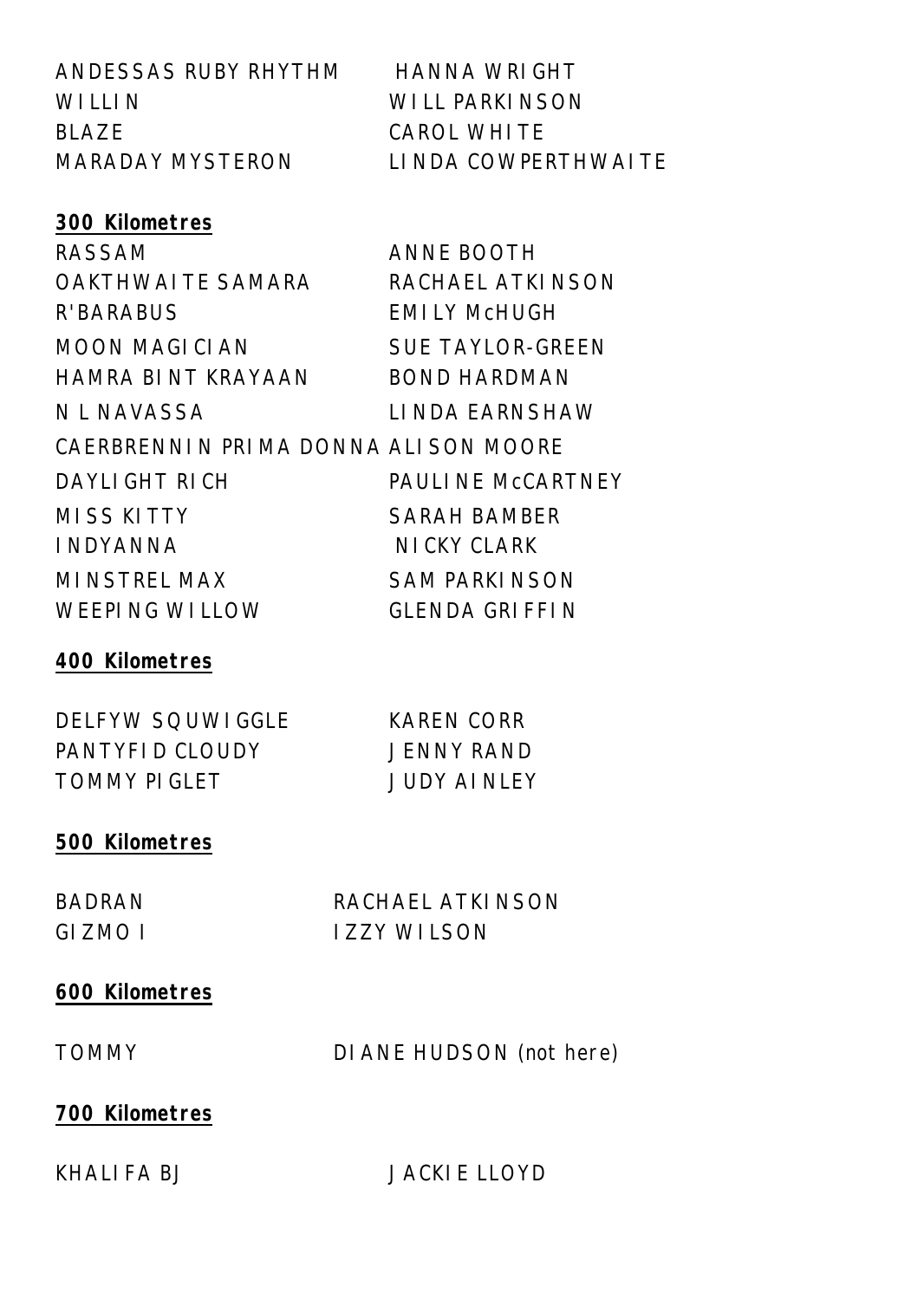#### **800 Kilometres**

# ZIM NAZKA JACKIE LLOYD **And greatest distance this year 1000 Kilometres** PETERBROOK SUNSET SURPRISE CAROLYN CUMMINGS **Cumulative Awards** And now for the Cumulative Awards – total kilometerages achieved by these horses during their endurance career. Awarded in multiples of1000kms. **1000 Kilometres** BADRAN RACHAEL ATKINSON 1445 KHALIFA BJ JACKIE LLOYD 1019 **2000Kilometres** OAKTHWAITE SAMARA RACHAEL ATKINSON 2099 TOMMY DIANE HUDSON 2090. (not here) CONMAN BARBARA SMITH 2037 MINSTREL MAX SAM PARKINSON 2295.5 **3000kilometres** ZIM NAZKA JACKIE LLOYD 3022 Really are some amazing distances here – a jump up to **8000Kilometres** MOLLIES MELODY HELEN FOX 8074 And even further an incredible lifetime distance of

**13000 Kilometres** 

PETERBROOK SUNSET SURPRISE CAROLYN CUMMINGS 13832 Now we move onto the trophies – firstly the *TROPHIES FOR NON-COMPETITIVE RIDES*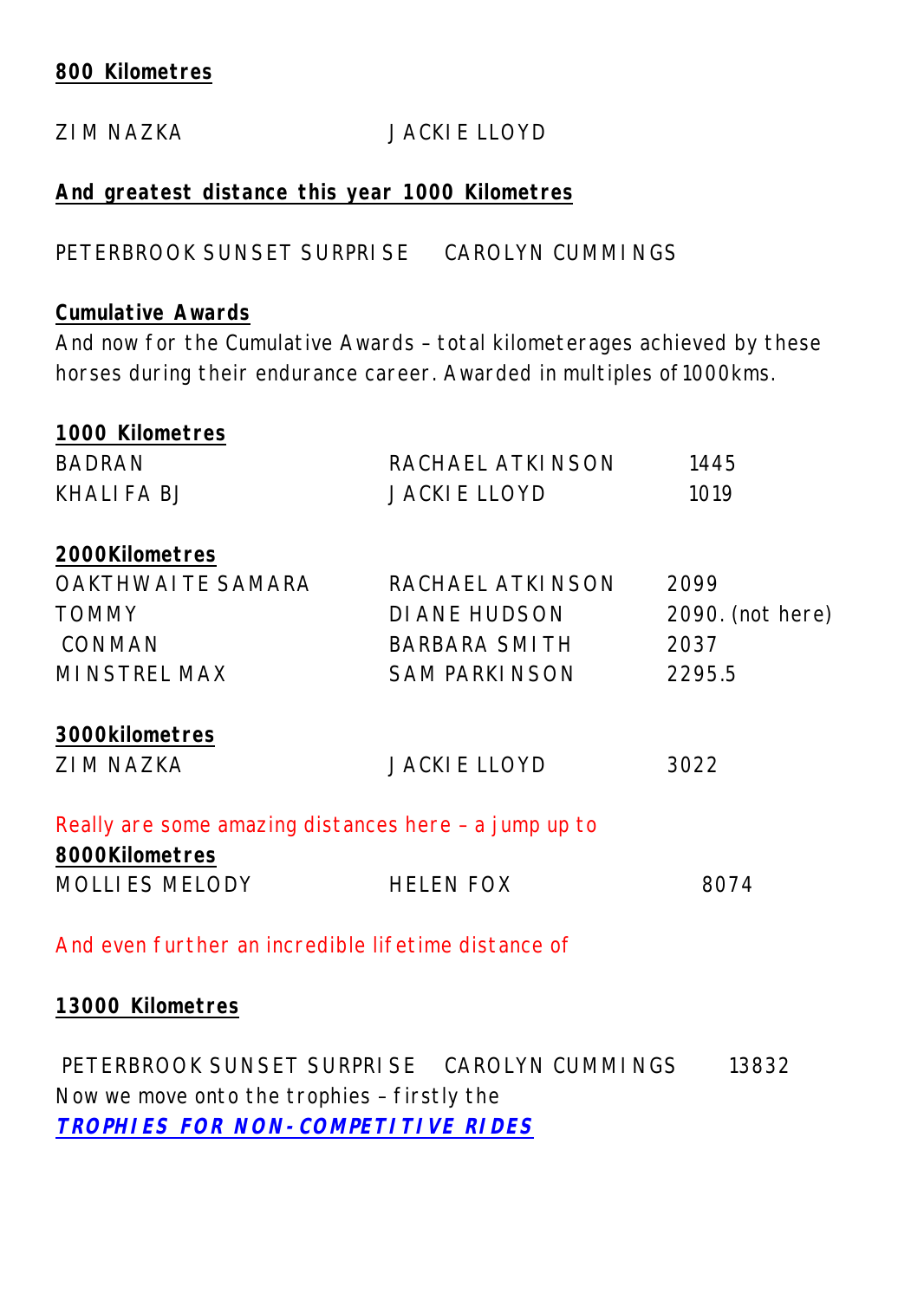- *1. Lancashire Rosebud Trophy (donated by Bob and Diane Payne) –* **awarded to the best Horse or Pony ridden by a Junior Rider completing the greatest number of Non-Competitive kilometres** 
	- $3<sup>rd</sup>$ MOLLIES MELODY ridden by LYSETTE CROSS
	- $2<sup>nd</sup>$ WILLIN ridden by WILL PARKINSON
	- $1<sup>st</sup>$ ANDESSAS RUBY RHYTHM ridden by HANNA WRIGHT
- *2. April Primrose ( Donated by Janet Bebbington) –* **Awarded to the Veteran Rider who is 60 years of age and older who has successfully completed the greatest number of kms in Pleasure Rides**
	- *6 th* SUE TAYLOR-GREEN
	- *5 th* BARBARA SMITH
	- *4 th* CAROLYN CUMMINGS
	- *3 rd* LINDA EARNSHAW
	- *2 nd* PAULINE McCARTNEY
	- *1 st* JENNIFER RAND
- *3. Pendle Salver (donated by Jane Wood) –* **to the best Veteran non-competitive Horse or Pony, which is 18 years of age and older which has successfully completed the greatest number of kms in EGB Lancs Group Pleasure Rides**
	- *6* **SHEDYKTA ridden by SUSAN GORNALL**
	- *5* MOLLIES MELODY ridden by LYSETTE CROSS
	- $4^{th}$ *th* TOISEACH FEASGAR ridden byBETTY PAUL (not here)
	- *3* **MOON MAGICIAN ridden by SUE TAYLOR-GREEN**
	- $2^{nd}$ *nd* HUGGY BEAR ridden by JANETTE HUNTER
	- $1^{st}$ **MINSTREL MAX ridden by SAM PARKINSON**
- **4.** *The Ellie Trophy* **(donated by Janet Bebbington) which is awarded to the horse or pony in its first season of rides taking place in pleasure rides only.**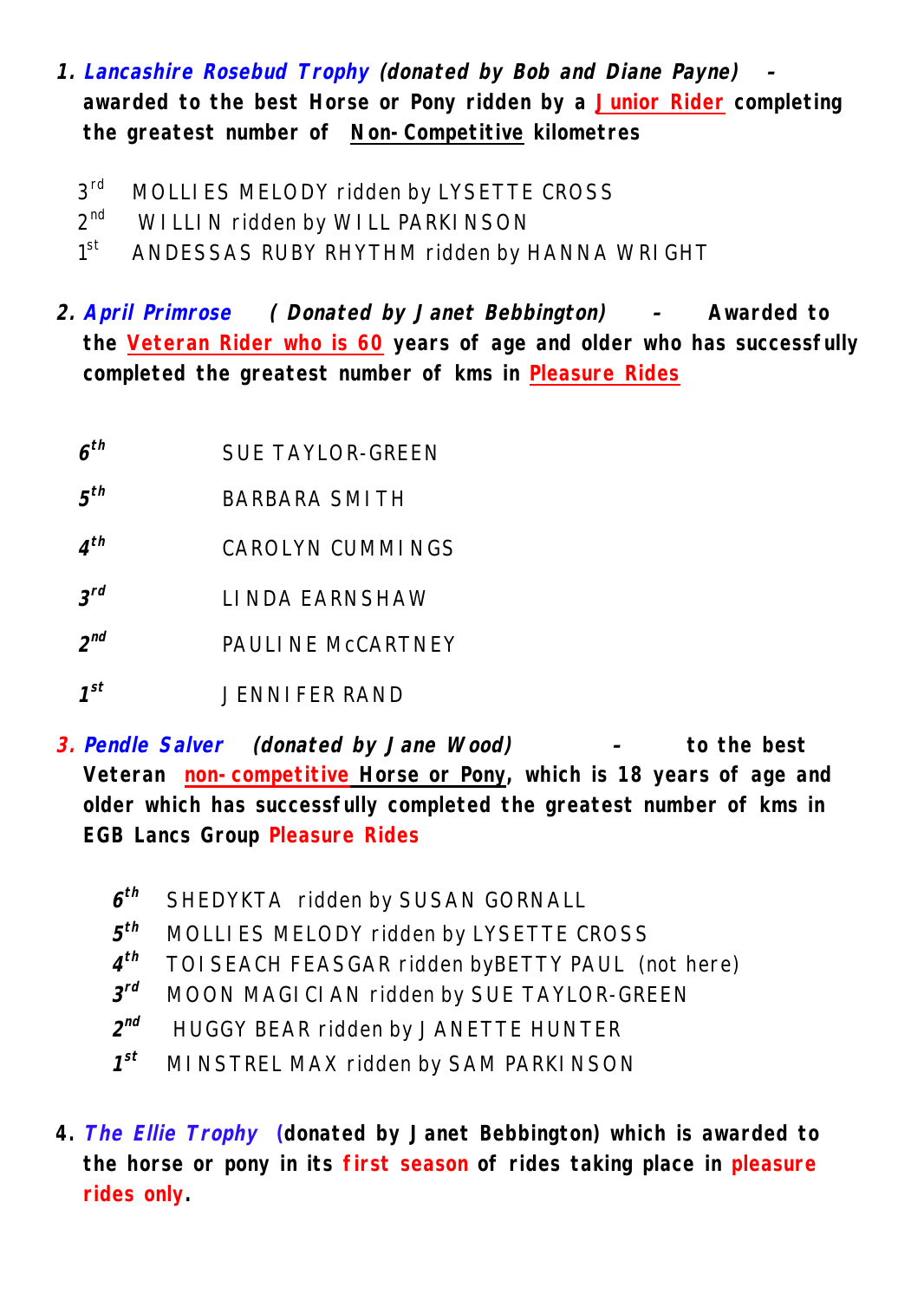- **5 BLAZE ridden by CAROL WHITE**
- **4 th** ANDESSAS RUBY RHYTHM ridden by HANNA WRIGHT
- **3 INDYANNA ridden by NICKY CLARK**
- **2 PANTYFID CLOUDY ridden by JENNY RAND**
- **1st** TOMMY PIGLET ridden by JUDY AINLEY

*5. Arab Cup (donated by Lancs EGB) –* **Awarded to the best Horse or Pony registered with the Arab Horse Society , which has successfully completed the greatest number of non-competitive kms**

- *6 th* HAMRA BINT KRAYAAN ridden by BOND HARDMAN
- *5 th* MOON MAGICIAN ridden by SUE TAYLOR-GREEN
- *4 th* CONMAN ridden by BARBARA SMITH
- *3 N* L NAVASSA ridden by LINDA EARNSHAW
- $2^{nd}$ DAYLIGHT RICH ridden by PAULINE MCCARTNEY
- $1^{st}$ *st* KHALIFA BJ ridden by JACKIE LLOYD & CAROLINE LIVESEY

**6.** *The Pepper D Trophy* **Donated By Sarah Webster for the horse or pony which is not pure, part or anglo arab taking part in pleasure rides only:**

- $7<sup>th</sup>$ **th** MISS KITTY ridden by SARAH BAMBER
- **6 th** INDYANNA ridden by NICKY CLARK
- **5 th** CAERBRENNIN PRIMA DONNA ridden byALISON MOORE
- **4 th** MINSTREL MAX ridden by SAM PARKINSON
- **3** WEEPING WILLOW ridden by GLENDA GRIFFIN
- $2^{nd}$ PANTYFID CLOUDY ridden by JENNY RAND
- $1<sup>st</sup>$ **st** TOMMY PIGLET ridden by JUDY AINLEY
- *7. Lancashire Rose Trophy (Donated by Bob and Diane Payne) –* Awarded to the Horse or Pony ridden by a Senior Rider, which has **successfully completed the greatest number of non-competitive kms .**

**10th** MISS KITTY ridden by SARAH BAMBER

- **9 th** INDYANNA ridden by NICKY CLARK
- **8 th** N L NAVASSA ridden by LINDA EARNSHAW
- $7<sup>th</sup>$ **th** DAYLIGHT RICH ridden by PAULINE MCCARTNEY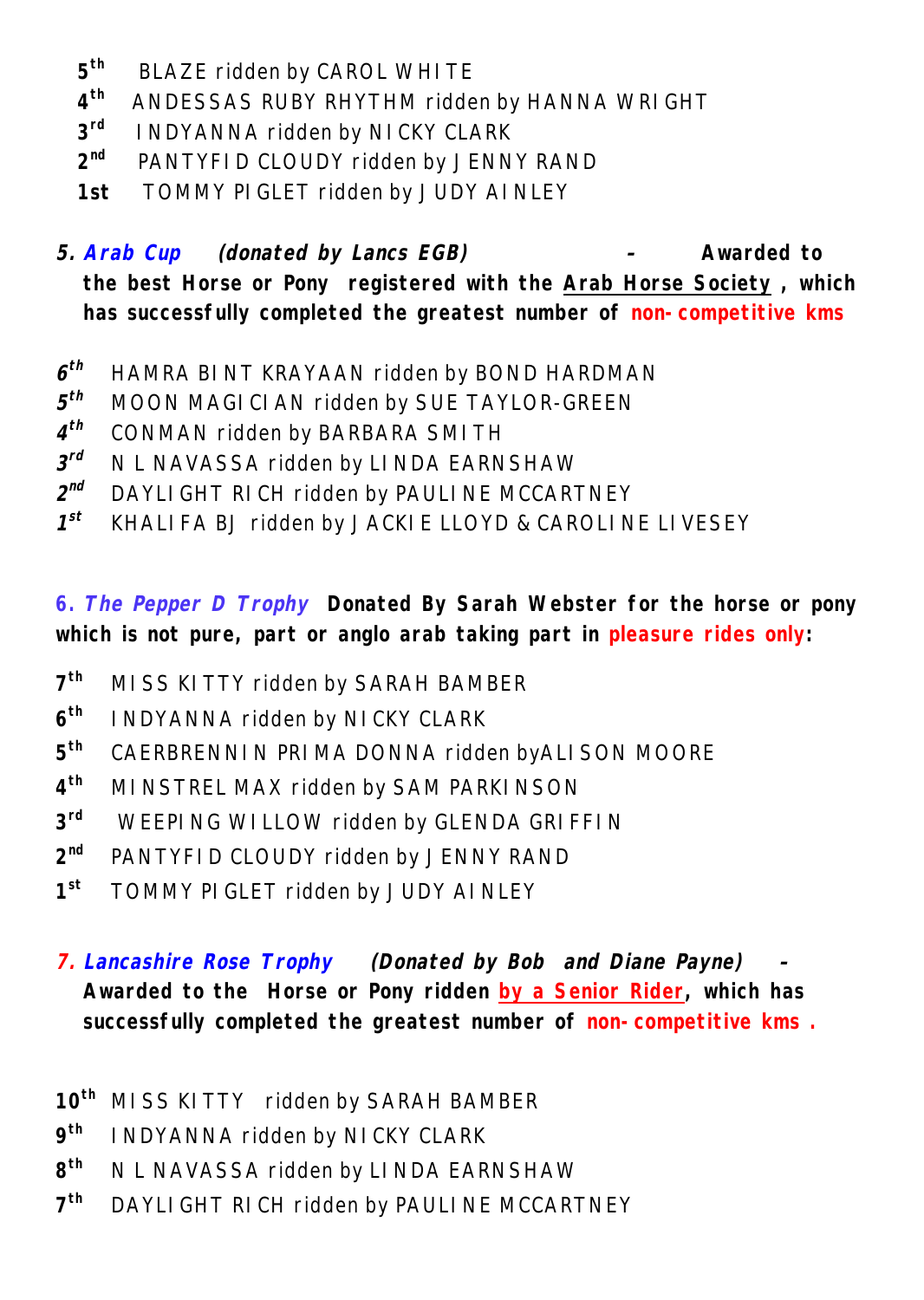- **6 th** CAERBRENNIN PRIMA DONNA ridden by ALISON MOORE
- **5 MINSTREL MAX ridden by SAM PARKINSON**
- **4 th** KHALIFA BJ ridden by JACKIE LLOYD
- **3** WEEPING WILLOW ridden by GLENDA GRIFFIN
- 2<sup>nd</sup> PANTYFID CLOUDY ridden by JENNY RAND
- $1<sup>st</sup>$ **st** TOMMY PIGLET ridden by JUDY AINLEY

## **TROPHIES WHICH ARE APPLICABLE TO BOTH COMPETITIVE AND NON-COMPETITIVE RIDES :-**

**8.** *Tarka Trophy (donated by Debbi Gartside)–* **For the best piebald or skewbald Horse or Pony, which has successfully completed the greatest number of kms in all classes of EGB Lancs approved competitive and noncompetitive rides.**

| $3^{\text{rd}}$ | MI NSTREL MAX ridden by Sam Parkinson   |
|-----------------|-----------------------------------------|
| $2^{nd}$        | WEEPING WILLOW ridden by Glenda Griffin |
| 1 <sup>st</sup> | DELFYW SQUWI GGLE ridden by Karen Corr  |

*9. Winston Memorial Trophy (Donated by Bob and Dot Chappell) –* **Awarded to the rider, new to Long Distance Riding in their first registered season, who has successfully completed the greatest number of kms in all classes of EGB competitive and non-competitive rides.** 

*5 th* JESSIE McHUGH *3 rd equal* JAMES HEYS and LYSETTE CROSS  $2^{nd}$ *nd* SUSAN CRABTREE  $7^{st}$ **NICKY CLARK** 

**Now the pairs awards ,** 

**firstly**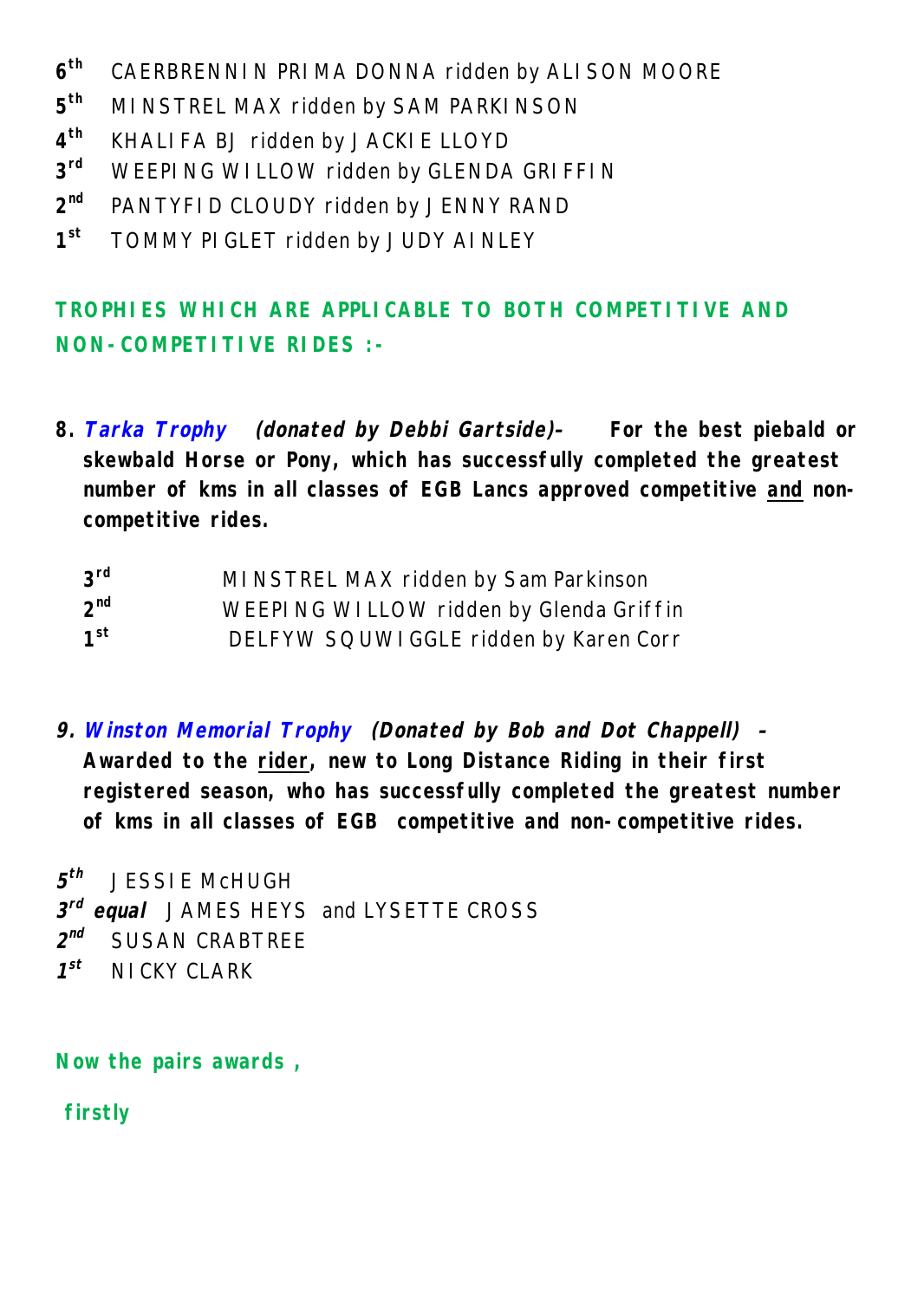- *10. Britannia Double ( donated by Deb Bennett) –* **Awarded to the best pair consisting of one competitive horse/pony and one noncompetitive horse/pony, gaining the highest combination of points and kilometres. (competitive horse listed first of the pair)**
	- $4^{th}$ *th* DELFYW SQUWIGGLE and HAMRA BINT KRAYAAN
	- *3* **MOON MAGICIAN and DAYLIGHT RICH**
	- *2 nd* PETERBROOK SUNSET SURPRISE and TOMMY PIGLET
	- $1^{st}$ *st* ZIM NAZKA and PANTYFID CLOUDY
- *11. Chanel Pairs: - (donated by Maureen Helme) Awarded* **to the pair of competitive Horses or Ponies, gaining the highest combined number of points in any division of EGB competitive rides. One Horse/Pony to have only completed rides of 45km and under and the other only rides of greater than 45 km will be included. ( Longest distance horse first of pair)**
	- *2 nd* PETERBROOK SUNSET SURPRISE and MOON MAGICIAN
	- $1^{st}$ *st* ZIM NAZKA and KALIFA BJ

*Now the Competitive Trophies…………*

- *12. Young Rider Trophy (donated by Lancs EGB)–* **Awarded to the best competitive Horse or Pony gaining highest number of points when ridden by a Young Rider, aged 14 to 21years old** 
	- **4 th** VANASH ridden by Kate Atkinson
	- **3 BADRAN ridden by Kate Atkinson**
	- $2^{nd}$ **GIZMO 1 ridden by Izzy Wilson**
	- $1<sup>st</sup>$ **st** R'BARABUS ridden by Emily McHugh
- *13. Helme Trophy ( donated by Helen Helme) –* **Awarded to the best competitive Horse or Pony gaining the highest number of points**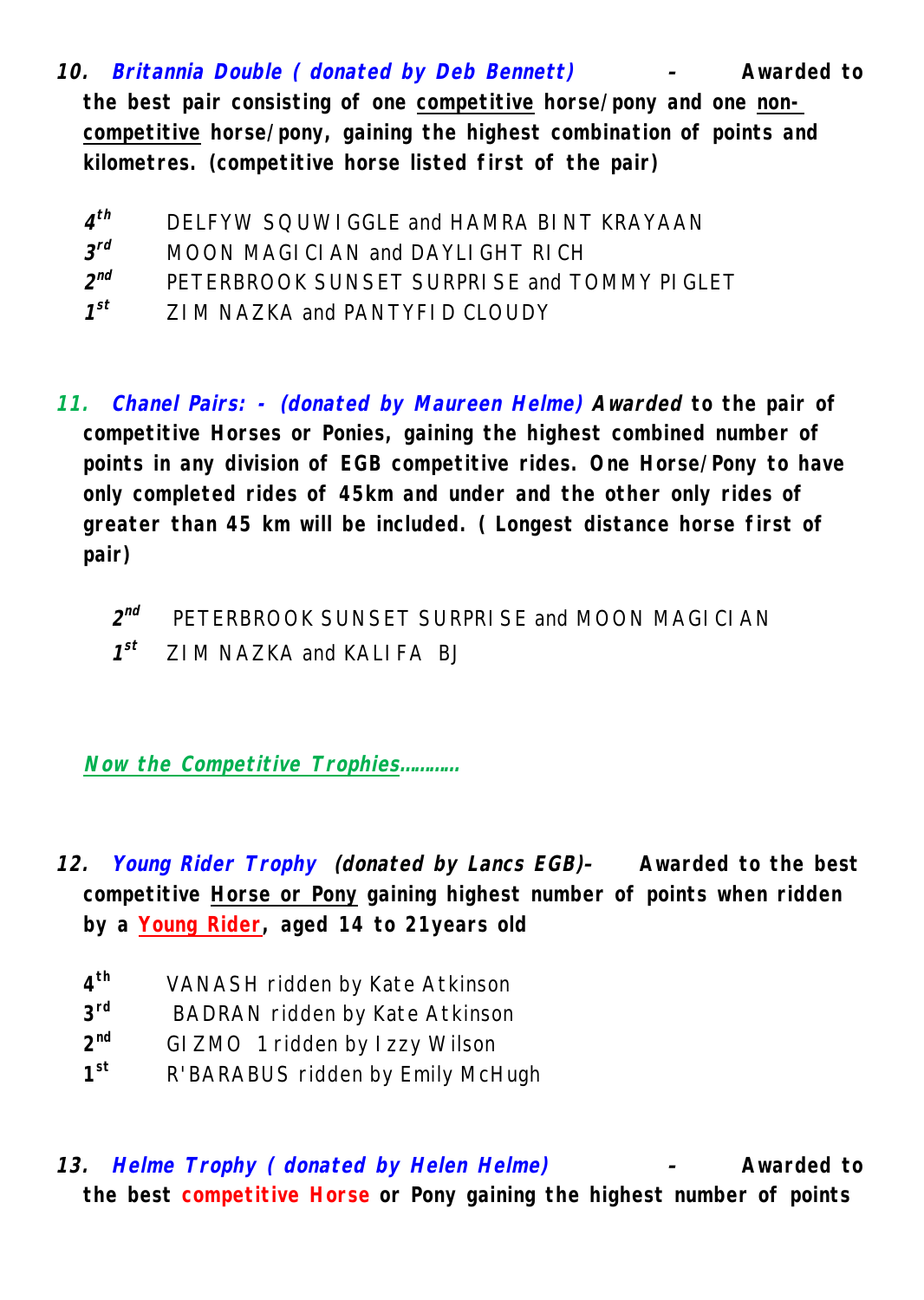**when ridden by a Junior Rider aged 8 to 13 years old in graded rides only**

- $2^{nd}$ *nd* OAKTHWAITE ZAHIR ADHAM ridden by Jessie McHugh
- *1st* SANDY W ridden by Max Wilson
- *14. Willowsweet Trophy –(donated by Evelyn Helme)* **Awarded to the best competitive Horse or Pony, seven years of age and under , gaining the highest number of points in all types of EGB competitive rides.**
	- *7* **BLANCHE ridden bySusan Crabtree**
	- *6 th* ABYSSINIA IBN ABISHAI ridden by Rachel Atkinson
	- *5* **SANDY W ridden by Max Wilson**
	- *4 th* HAMRA BINT KRAYAAN ridden by Bond Hardman
	- *3* **DELFYW SQUWIGGLE ridden by Karen Corr**
	- $2^{nd}$ KALIFA BJ ridden by Jackie Lloyd
	- *1 st* GIZMO I ridden by Izzy Wilson
- *15. Collee Memorial (donated by Helen Fox) –* **Awarded to the best competitive Veteran Horse or Pony who is 16 years of age and older gaining the highest number of points in all types of EGB competitive rides.** 
	- **3 MOON MAGICIAN ridden by Sue Taylor -Green**
	- $2^{nd}$ TOMMY ridden by Diane Hudson (not here)
	- $1<sup>st</sup>$ PETERBROOK SUNSET SURPRISE ridden by Carolyn Cummings
- **16.** *AHS Cup ( donated by Lancs. EGB) –* **Awarded to the best competitive Horse or Pony which is registered with the Arab Horse Society, which has gained the highest number of points in all classes of EGB competitive rides..** 
	- $8^{th}$ **th** KALIFA BJ ridden by Jackie Lloyd and Caroline Livesey
	- $7<sup>th</sup>$ **th** VANASH ridden by Kate and Rachael Atkinson
	- $6<sup>th</sup>$ **th** MARADAY MYSTARON ridden by Linda Cowperthwaite
	- **5 th** RASSAM ridden by Anne Booth
	- $4^{\text{th}}$ **OAKTHWAITE SAMARA ridden by Rachael and Kate Atkinson**
	- **3** R'BARABUS ridden by Emily McHugh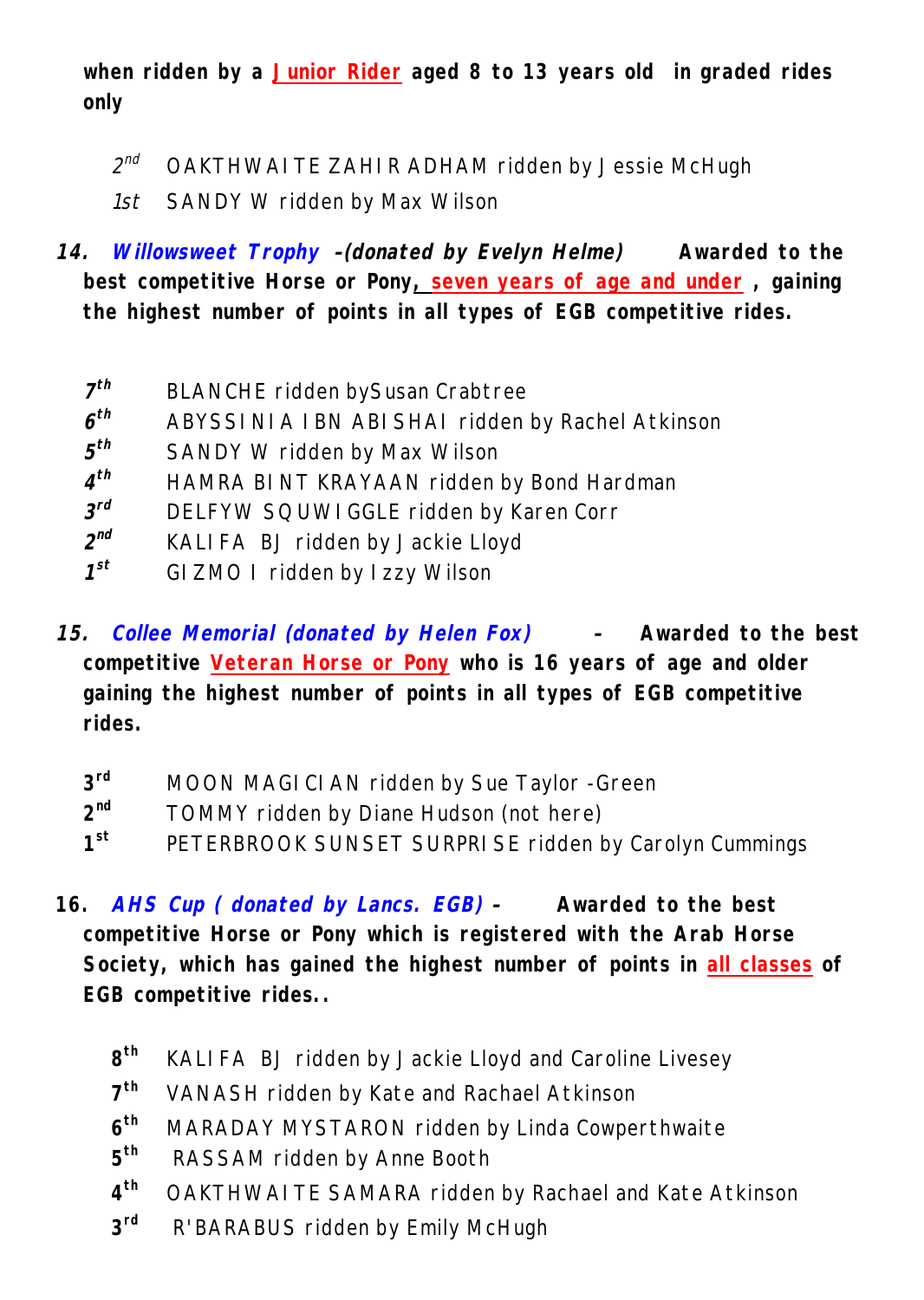- 2<sup>nd</sup> **BADRAN ridden by Kate and Rachael Atkinson**
- $1<sup>st</sup>$ **st** ZIM NAZKA ridden by Jackie Lloyd
- *17. Norah Trophy (donated by Gina Stringer) –* **Awarded to the best competitive Horse or Pony other than Pure, Part or Anglo Arabs either registered or not registered, gaining the highest number of points in all types of EGB competitive rides.** 
	- *5* **SANDY W ridden by Max Wilson**
	- *4* **DELFYW SQUWIGGLE ridden by Karen Corr**
	- *3 GIZMO I ridden by Izzy Wilson*
	- $2^{nd}$ TOMMY ridden by Diane Hudson (not here)
	- *1 st* PETERBROOK SUNSET SURPRISE ridden by Carolyn Cummings
- *18. Novice Trophy (donated by Lancs EGB) –* **Awarded to the best competitive Horse or Pony gaining the highest number of points in it's first season registered as a Novice horse/pony taking the 'slow track' only in rides of 45kms and under.**
- *6* **ORELIE GRIFF ridden by Christopher Fitton**
- *5* MEADOWLAND MACK ridden by Tania Fitton
- *4* **BLANCHE ridden by Susan Crabtree**
- *3 rd* HAMRA BINT KRAYAAN ridden by Bond Hardman
- *2 nd* DELFYW SQUWIGGLE ridden by Karen Corr
- *1st* KALIFA BJ ridden by Jackie Lloyd and Caroline Livesey
- **19.** *Cumbria Za Trophy ( donated by Meriel and Peter Moon) –*

**Awarded to the best competitive Horse or Pony, gaining the highest number of points in rides of 45 km and under only, when ridden by a senior rider..**

- **6 th** MOON MAGICIAN ridden by Sue Taylor-Green
- **5 th** HAMRA BINT KRAYAAN ridden by Bond Hardman
- **4** PETERBROOK SUNSET SURPRISE ridden by Carolyn Cummings
- **3 DELFYW SQUWIGGLE ridden by Karen Corr**
- **2** TOMMY ridden by Diane Hudson (not here)
- **1st** KALIFA BJ ridden by Jackie Lloyd and Caroline Livesey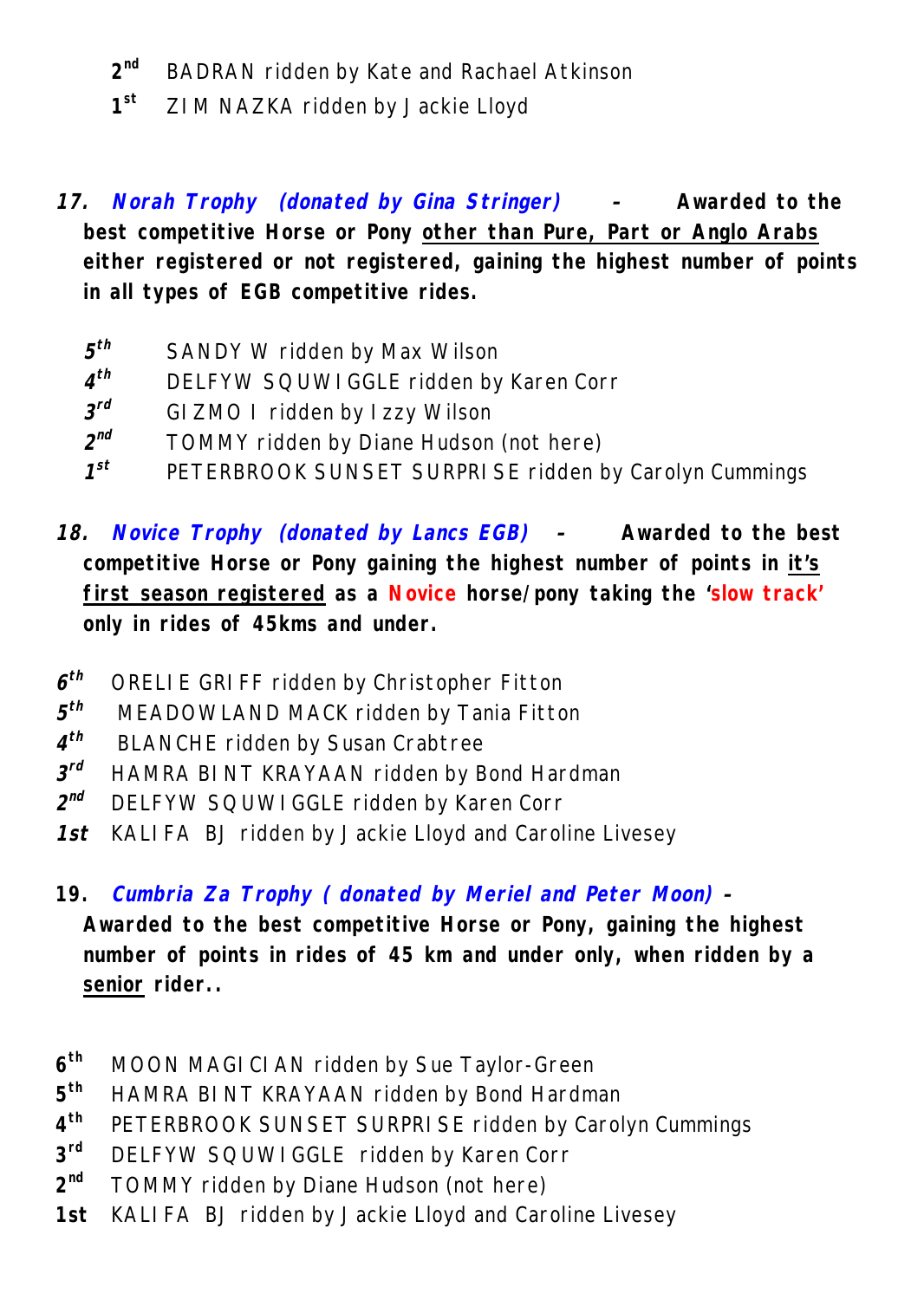- **20.** *Graded Ride Champion ( donated by Lancs EGB) –* **Awarded to the best competitive Horse or Pony achieving the highest number of points in all EGB Graded Rides when ridden by a senior rider.** 
	- $6<sup>th</sup>$ **th** KAZAIYID ridden by Linda Cowperthwaite
	- $5<sup>th</sup>$ **th** OAKTHWAITE SAMARA ridden by Kate and Rachael Atkinson
	- $4^{\text{th}}$ **th** RASSAM ridden by Anne Booth
	- $3<sup>rd</sup>$ TOMMY ridden by Diane Hudson (not here)
	- $2^{nd}$ **PETERBROOK SUNSET SURPRISE ridden by Carolyn Cummings**
	- **1st** ZIM NAZKA ridden by Jackie Lloyd
- *21. Endurance Champion ( donated by JR Houghton) -* **For the best Endurance Horse or Pony, gaining highest number of points in EGB Endurance Rides only (all ER classes) only.** 
	- *4 th* OAKTHWAITE SAMARA ridden by Kate and Rachael Atkinson
	- *3 rd* MARADAY MYSTARON ridden by Linda Cowperthwaite
	- $2^{nd}$  R'BARABUS ridden by Emily McHugh
	- *1st* BADRAN ridden by ridden by Kate and Rachael Atkinson
- **22.** *Highpoint Champion–* **Awarded to the overall champion competitive Horse or Pony, gaining the highest number of points achieved in any type of EGB competitive ride..**
- **10th** VANASH ridden by Kate and Rachael Atkinson
- **9 th** MARADAY MYSTARON ridden by Linda Cowperthwaite
- $R^{th}$ GIZMO I ridden by Izzy Wilson
- $7<sup>th</sup>$ TOMMY ridden by Diane Hudson (not here)
- $6<sup>th</sup>$ RASSAM ridden by Anne Booth
- $5<sup>th</sup>$ OAKTHWAITE SAMARA ridden by Kate and Rachael Atkinson
- $4<sup>th</sup>$ R'BARABUS ridden by Emily McHugh
- $3<sup>rd</sup>$ PETERBROOK SUNSET SURPRISE ridden by Carolyn Cummings
- $2<sup>nd</sup>$ BADRAN ridden by Kate and Rachael Atkinson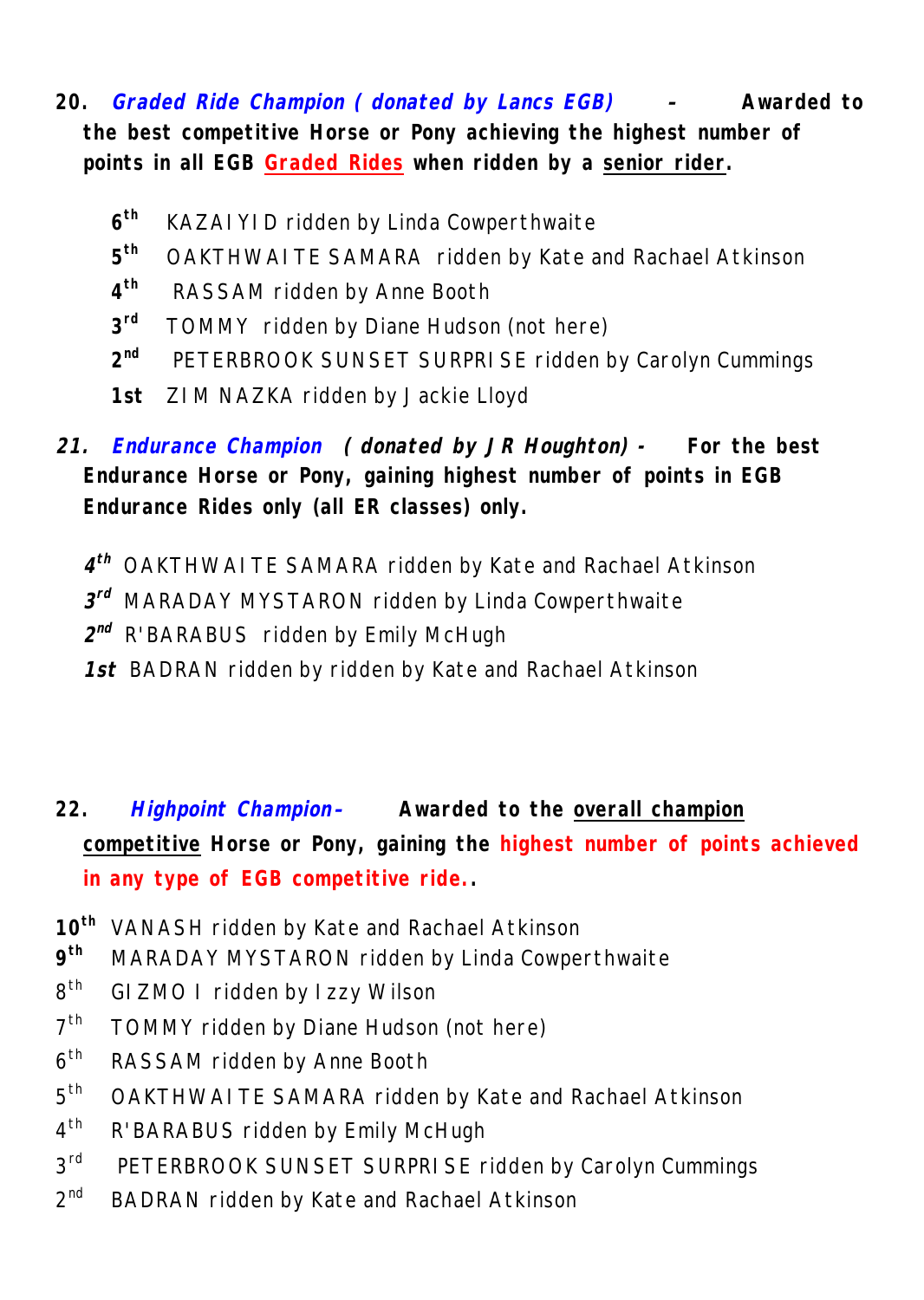*And the overall championship for 2013….. for the* third *consecutive season*

 $1<sup>st</sup>$ st **ZIM NAZKA ridden by Jackie Lloyd**

*That concludes the competitive trophies*

#### *Pause*

*As usual we have a few other awards…*

*We are awarding the Saar Companionship Trophy this year. Not awarded every year – only when someone is nominated. It is intended for someone who has either helped or assisted with a particular incident or event – or for someone who has generally been of valuable assistance throughout the season. This year's award is nominated by Deb Bennett . As we have seen our champion has been so successful again this year , but this would not have been possible without the valuable support and assistance of her late husband David – so we are awarding the Saar trophy, posthumously this year, to David Lloyd for his outstanding support of Jackie.* 

*DAVID LLOYD - The Saar Companion Trophy*

*And almost there..... an important and another touching award to show some recognition for our horse companions who have sadly passed away during the previous competitive season – these always deserve to be remembered. This year we have two such companions those being Firstly*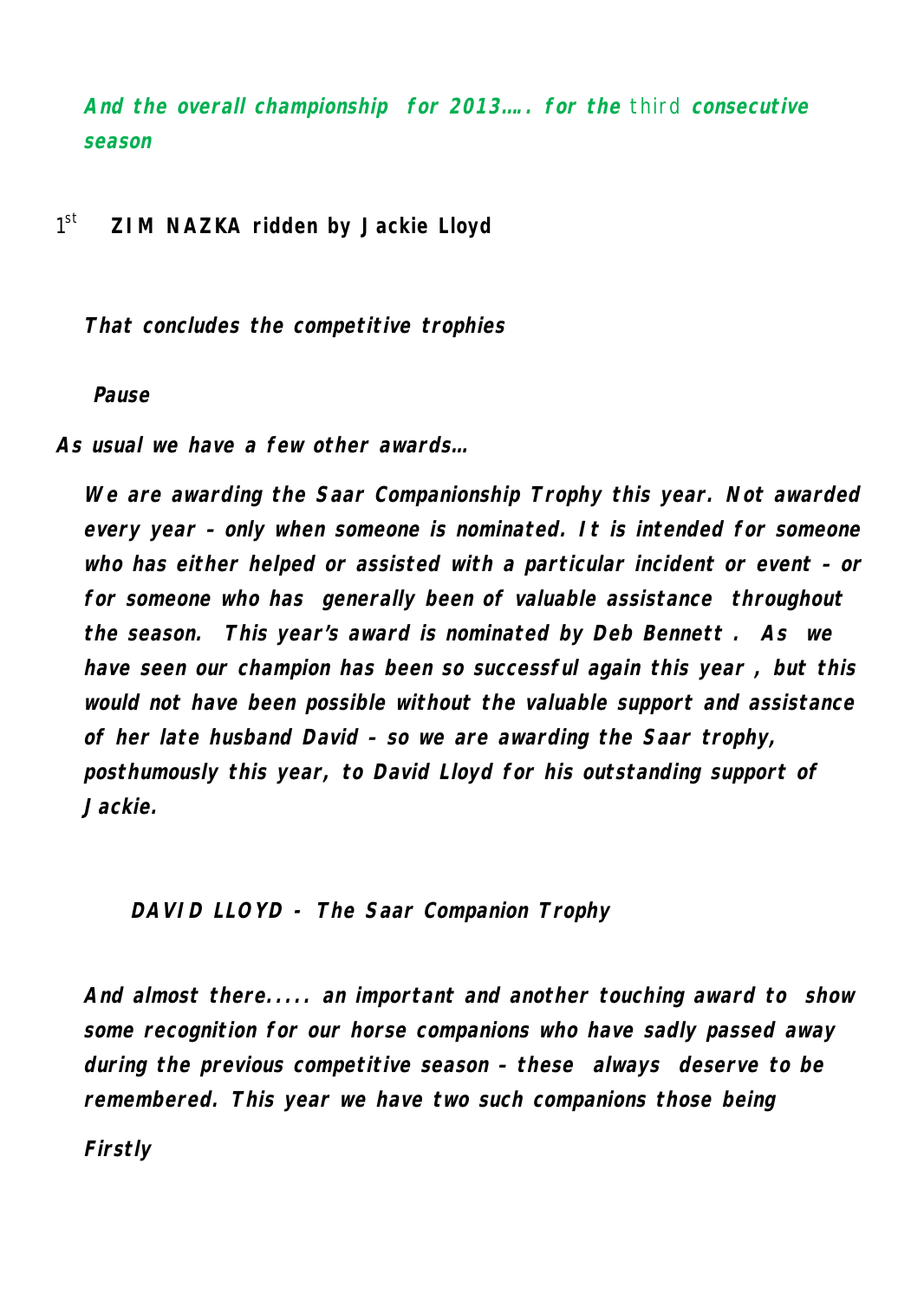*Heltondale Emma - affectionately known as Ellie who belonged to Rachel Woodruffe and who completed many miles during her lifetime from 1986 to 2013.*

*And secondly*

*Rosehip of Fleurs who belonged to Betty Paul and who successfully achieved 1552 kms during her endurance life.*

*Last but not Least* 

*The Ride Organisers awards. As we say every year – without them we wouldn't be here – so a big thank you to all of you:*

*Linda Earnshaw & Barbara Smith For The Chipping Ride Carolyn Cummings For The Little Tebay Ride Angela Leadbetter for the Waterside Parishes Ride Glenda Griffin and Jean Merchant for both the Formby and Little Crosby Rides .*

*And Sue Taylor-Green for the Ulnes Walton Wander and Heapey Hack*

*Hope we haven't missed anyone there – if we have sorry and there is a bottle of wine here for you!!!!!!!*